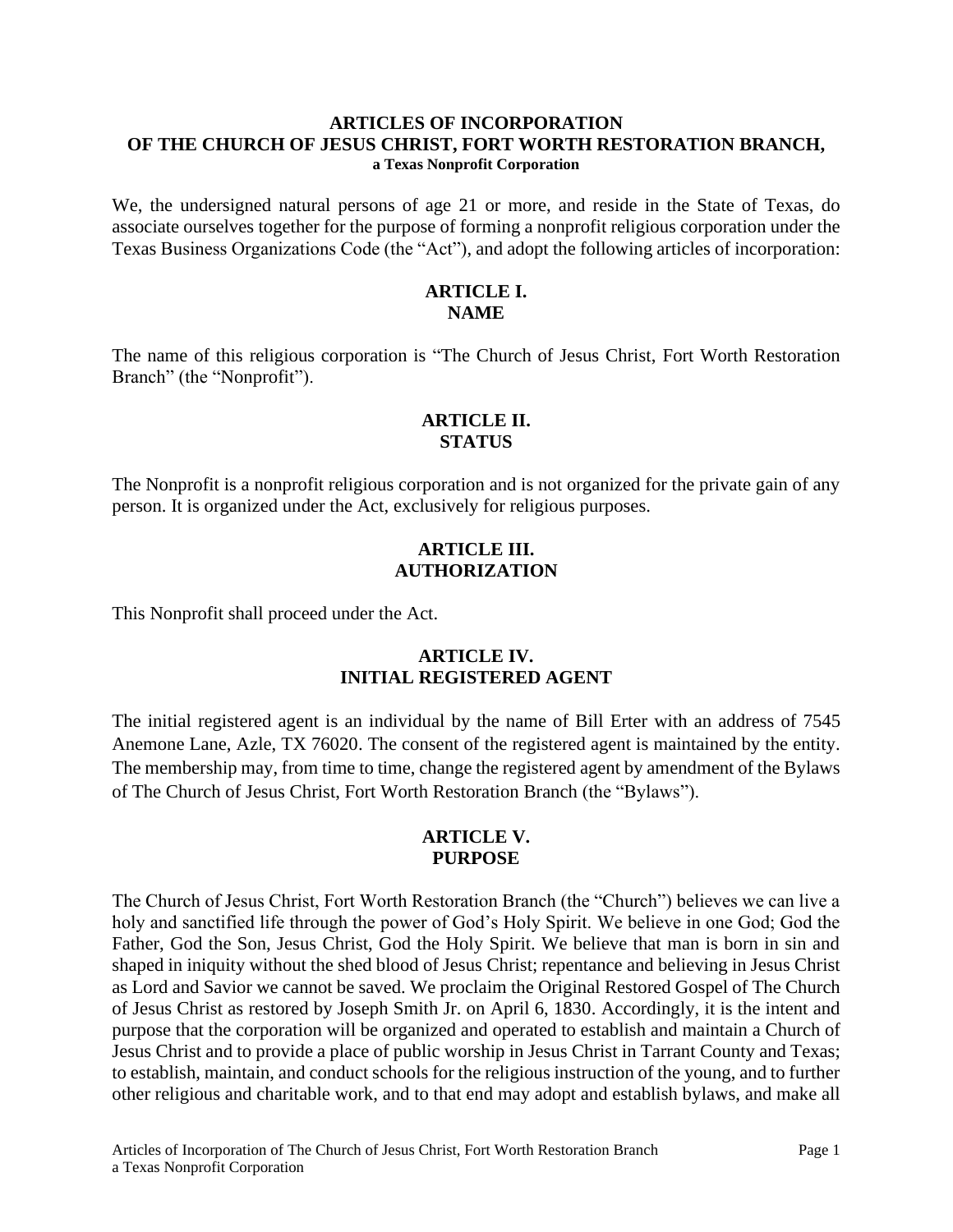rules and regulations deemed necessary and expedient for the management of its affairs, in accordance with law and not inconsistent with these Articles of Incorporation; and, to take, manage, hold, and dispose of the property, real and personal, of the Nonprofit. Our express purpose is to win souls to Jesus Christ. We will purpose in our hearts to worship our Lord on Sundays. Membership may add to the days of worship from time to time.

The purposes for which the Nonprofit is formed are to receive, hold, care for, invest in and operate real and personal property, and to use and distribute its income in charitable gifts, to be applied, consistently with existing laws, for the benefit of an indefinite number of persons either by bringing their minds or hearts under the influence of education, or religion, or by relieving their bodies from disease, suffering, or constraint, or by assisting them to establish themselves in life; or by erecting or maintaining public buildings or works; or by otherwise lessening the burdens of government. Such funds may be used and distributed for all such purposes, or for any one or more of such purposes within or outside the State of Texas. Further, it is the intent and purpose that the corporation will be organized and operated exclusively for religious, charitable, scientific or educational purposes, within the meaning of Section 501(c)(3) of the Internal Revenue Code of 1986 (or the corresponding sections of any future United States internal revenue law) (the "Code") and within the classification of legal charities. The membership may amend the purposes of the Nonprofit from time to time.

## **ARTICLE VI. POWERS**

The Nonprofit shall have all of the powers of a nonprofit corporation organized under the Act, subject to the limitations set forth in these Articles of Incorporation and the Bylaws. Such powers shall include the power:

- (1) To take over, administer, manage, and supervise all civil affairs of the Church, subject to the direction and authority of the membership;
- (2) To form, incorporate, terminate, or dissolve civil agencies or corporations to carry out any of its purposes, and to manage, supervise, control, direct, and maintain such civil agencies or corporations;
- (3) To exercise all the powers conferred by law upon nonprofit corporations, to the extent that such powers are not in conflict with the purposes of the Nonprofit nor with the policy of the Church of Jesus Christ;
- (5) To operate exclusively for such religious purposes as will qualify it as an exempt organization under Section  $501(c)(3)$  of the Internal Revenue Code of 1954 or corresponding provisions of any future United States internal revenue law (the "Code");
- (6) Notwithstanding any other provision herein to the contrary, the Nonprofit shall not sell, mortgage, or otherwise encumber any of its real property and it shall not acquire real property subject to an encumbrance or condition without the approval of the membership, and the Nonprofit shall not lease its real property used for purposes of worship, or lease for more than five (5) years any of its other real property, without the approval of the membership.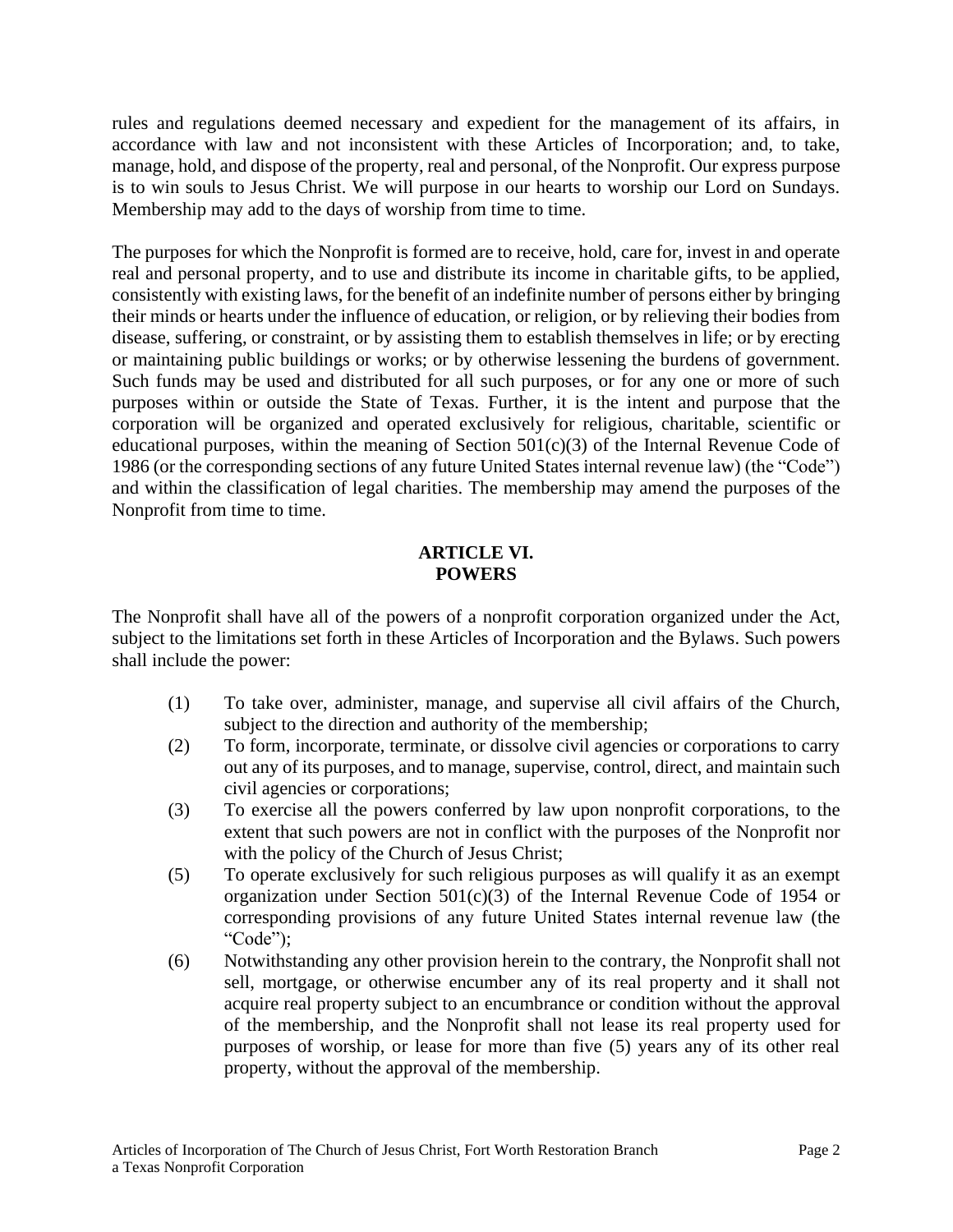#### **ARTICLE VII. PLACE OF WORSHIP**

The post office address of the Nonprofit is 4123 Celtic Drive, Arlington, Texas 76017 and the principal office and place of worship is 2501 Pollard, Fort Worth, Texas 76112. The membership, by vote of at least two-thirds of members present at a duly called meeting, may change the address of the Nonprofit, principal office, or the place of worship from time to time.

## **ARTICLE VIII. DURATION**

The period of duration of this Nonprofit shall be perpetual. These Articles of Incorporation becomes effective upon acceptance of the certificate of formation by the Office of the Secretary of State of Texas.

### **ARTICLE IX. PROHIBITED ACTIVITIES**

A. The Nonprofit will not carry on any activities not permitted to be carried on by a corporation exempt from federal income tax under Section 501(c)(3) of the Code.

B. No part of the net earnings of the Nonprofit shall inure to the benefit of, or be distributed to, its members, board members, officers, or other private individual, except that the Nonprofit shall be authorized and empowered to pay reasonable compensation for services rendered, to reimburse board members for travel expenses or expenditures in furtherance of the purposes set forth in Article V., and to make payments and distributions in furtherance of the purposes set forth in Section Article V. The property of the Nonprofit is irrevocably dedicated to further its purpose and no part of the net income or assets of the Nonprofit shall ever inure to the benefit of any member, board member, officer, employee, volunteer, agent, or to the benefit of any private individual.

C. The Nonprofit is not organized and shall not be operated for the private gain of any person. The property of the Nonprofit is irrevocably dedicated to its religious, educational and charitable purposes. The Nonprofit is authorized and empowered to pay reasonable compensation for services rendered and make other payments and distributions in furtherance with the purposes set forth in Article V. and as consistent with this Certificate of Formation and the Bylaws of the Nonprofit.

D. The Nonprofit, the board of directors (the "Board"), its officers, and its members, in their official capacities, shall not, directly or indirectly, participate or intervene (in any way, including the publishing or distributing of statements) in any political campaign on behalf of, or in opposition to, any candidate for public office, or devote more than any part of the Nonprofit's activities to attempt to influence legislation by propaganda or otherwise.

# **ARTICLE X. NONSTOCK CORPORATION**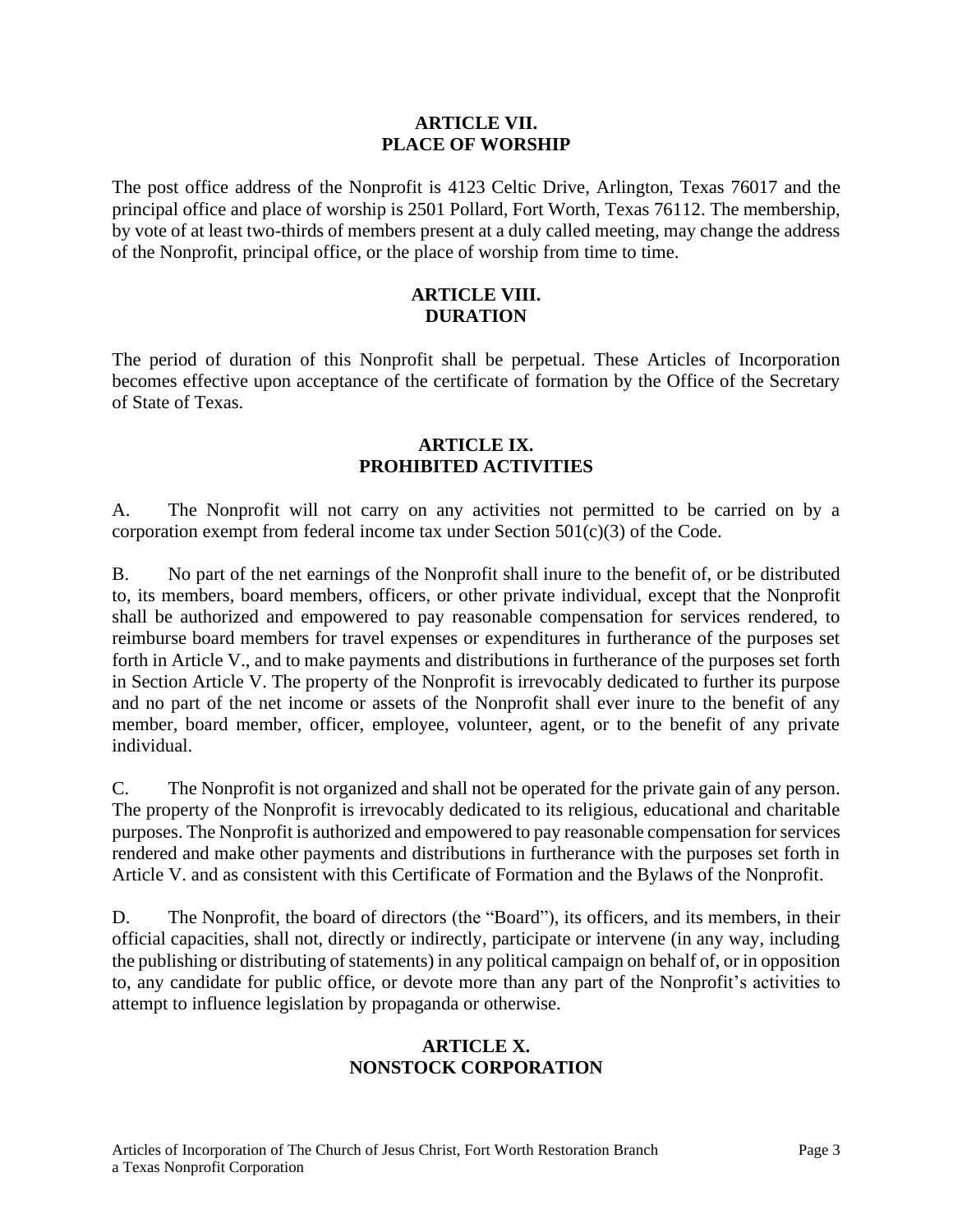This Nonprofit shall be nonstock, and no dividends or pecuniary profits shall be declared or paid to the members of the corporation.

# **ARTICLE XI. DIRECTORS**

The affairs of the Nonprofit shall be managed and governed by the membership, subject to these Articles of Incorporation, the Bylaws, and the Act. The qualifications, manner of selection, duties, terms, and other matters relating to the Board of Directors shall be provided in the Bylaws. The initial Board of Directors shall consist of three persons. The number of directors may be increased or decreased by adoption or amendment of the Bylaws, however, that number shall never be less than three (3). In electing directors, members shall not be permitted to cumulate their votes. The initial Board of Directors shall consist of the following persons at the following addresses:

| Name of director       | <b>Address of director</b>                |
|------------------------|-------------------------------------------|
| David Norcross         | 4123 Celtic Drive, Arlington, Texas 76017 |
| <b>Steve Roller</b>    | 1308 Pheasant Run, Crowley, Texas 76036   |
| <b>Jessie Norcross</b> | 3100 Poplar Hill Tr., Mansfield, TX 76063 |

#### **ARTICLE XII. ELECTION OF DIRECTORS**

The manner in which the directors are to be elected shall be in accordance with the Bylaws.

## **ARTICLE XIII. ELECTION OF OFFICERS**

The officers of the Nonprofit shall be a President, a Secretary, a Treasurer, and Counselors, and such other officers as may be elected by the Directors from time to time. Two (2) or more offices may be held by the same person, except that the same person may not be President and Secretary simultaneously. The officers shall be elected and committees may be established by the Board in accordance with the Bylaws. The following persons are to serve as officers until the first election thereof:

| President<br>David Norcross |                       |
|-----------------------------|-----------------------|
| Steve Roller                | Secretary / Counselor |
| <b>Jessie Norcross</b>      | Treasurer / Counselor |

## **ARTICLE XIV. OFFICERS AND THEIR DUTIES**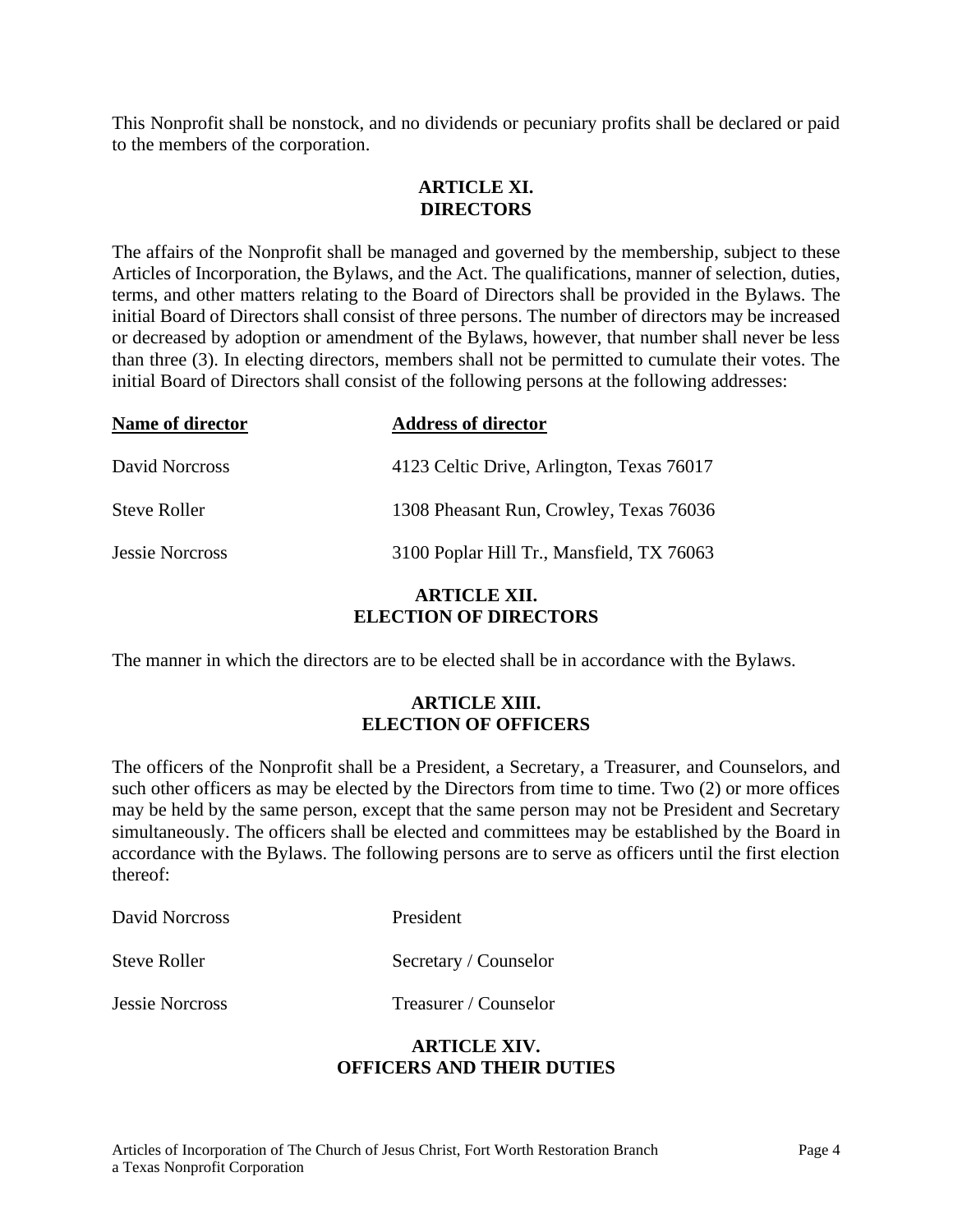A. The principal duties of the president shall be to preside at all meetings of the members and of the Board and to have general supervision of the affairs of the Nonprofit.

B. The principal duties of the counselors shall be to discharge the duties of the president in the event of the president's absence or disability, for any cause whatsoever.

C. The principal duties of the secretary shall be to countersign all deeds, leases and conveyances executed by the Nonprofit, affix the seal of the Nonprofit to the same and to such other papers and documents as shall be required or directed by the Nonprofit to be sealed, and to keep a record of the proceedings of the Board, and to safely and systematically keep all books, papers, records and documents belonging to the Nonprofit, or in any way pertaining to the business of the Nonprofit, except the books and records incidental to the duties of the treasurer.

D. The principal duties of the treasurer shall be to keep an account of all monies, credits and property of any and every nature of the Nonprofit that shall come into his or her hands, and to keep an accurate account of all monies received and disbursed and of proper vouchers for monies disbursed, and to render such accounts, statements and inventories of monies received and disbursed and of money and property on hand, and generally of all matters pertaining to the office of treasurer, as shall be required by the Board.

E. The Board may provide for the appointment of such additional officers as the Board may deem to be in the best interest of the Nonprofit.

F. Whenever the Board may so order, any two offices, save those of president and secretary, the duties of which do not conflict, may be held by one person.

G. The officers shall have and perform such other duties as shall from time to time may be assigned or required by the Board, or as may be prescribed from time to time by the Bylaws.

#### **ARTICLE XV. MEMBERSHIP REQUIREMENTS**

The members of the Nonprofit shall be the active members of the Church. Qualification, admission, termination, standing, and all other terms and conditions of membership shall be the same as those for active membership in the Church, as they now or hereafter exist, and shall be in accordance with the Church of Jesus Christ. The Members shall not be personally liable for the debts of the Nonprofit.

## **ARTICLE XVI. AMENDMENTS**

Amendments to these Articles of Incorporation may be proposed by a resolution adopted by the board of directors and presented to the membership for their vote. Amendments may be adopted by a vote of at least two-thirds of members present at a duly called meeting.

# **ARTICLE XVII.**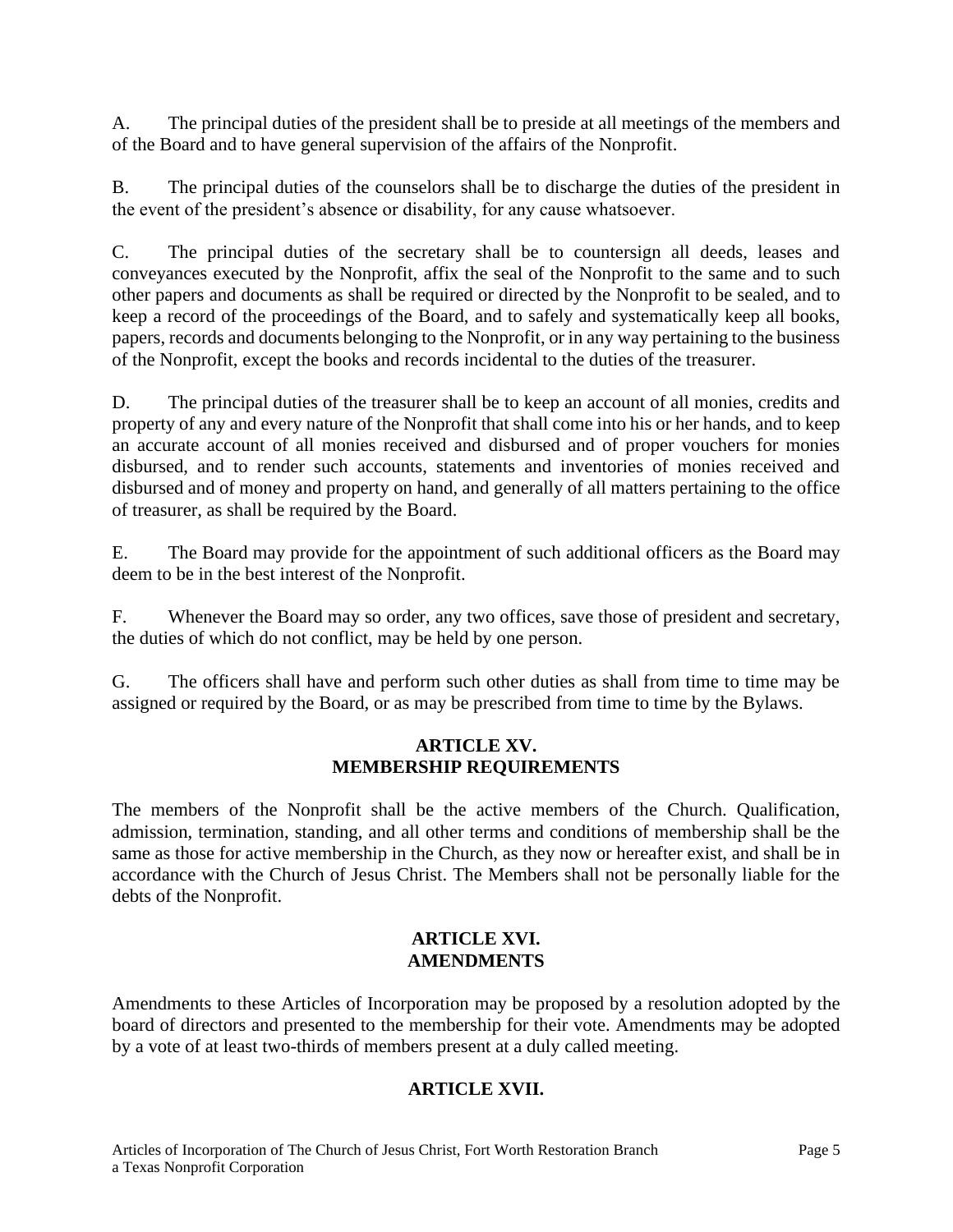#### **LIMITATION ON LIABILITY OF DIRECTORS**

A director is not liable to the Nonprofit or members for monetary damages for an act or omission in the director's capacity as director except to the extent otherwise provided by a statute of the State of Texas.

#### **ARTICLE XVIII. INDEMNIFICATION**

The Nonprofit may indemnify a person who was, is or is threatened to be made a named defendant or respondent in litigation or other proceedings because the person is or was a director or other person related to the Nonprofit as provided by the provisions in the Act governing indemnification. As provided in the Bylaws, the board of directors shall have the power to define the requirements and limitations for the Nonprofit to indemnify directors, officers, members, or others related to the Nonprofit.

### **ARTICLE XIX. CONSTRUCTION**

All references in these Articles of Incorporation to statutes, regulations, or other sources of legal authority shall refer to the authorities cited, or their successors, as they may be amended from timeto-time.

#### **ARTICLE XX. DISSOLUTION**

Upon the dissolution of the Nonprofit, assets shall be distributed for one or more exempt purposes within the meaning of Section  $501(c)(3)$  of the Code, or the corresponding section of any future federal tax code, or shall be distributed to the federal government, to a state or local government, or a tax-exempt nonprofit for a public purpose that includes a purpose similar to the terminating or dissolving Nonprofit.

#### **ARTICLE XXI. INCORPORATORS**

The names and residence addresses of the persons forming this Nonprofit are as follows:

| <b>Name of Incorporator</b> | <b>Address of Incorporator</b>            |
|-----------------------------|-------------------------------------------|
| David Norcross              | 4123 Celtic Drive, Arlington, Texas 76017 |
| <b>Steve Roller</b>         | 1308 Pheasant Run, Crowley, Texas 76036   |
| <b>Jessie Norcross</b>      | 3100 Poplar Hill Tr., Mansfield, TX 76063 |